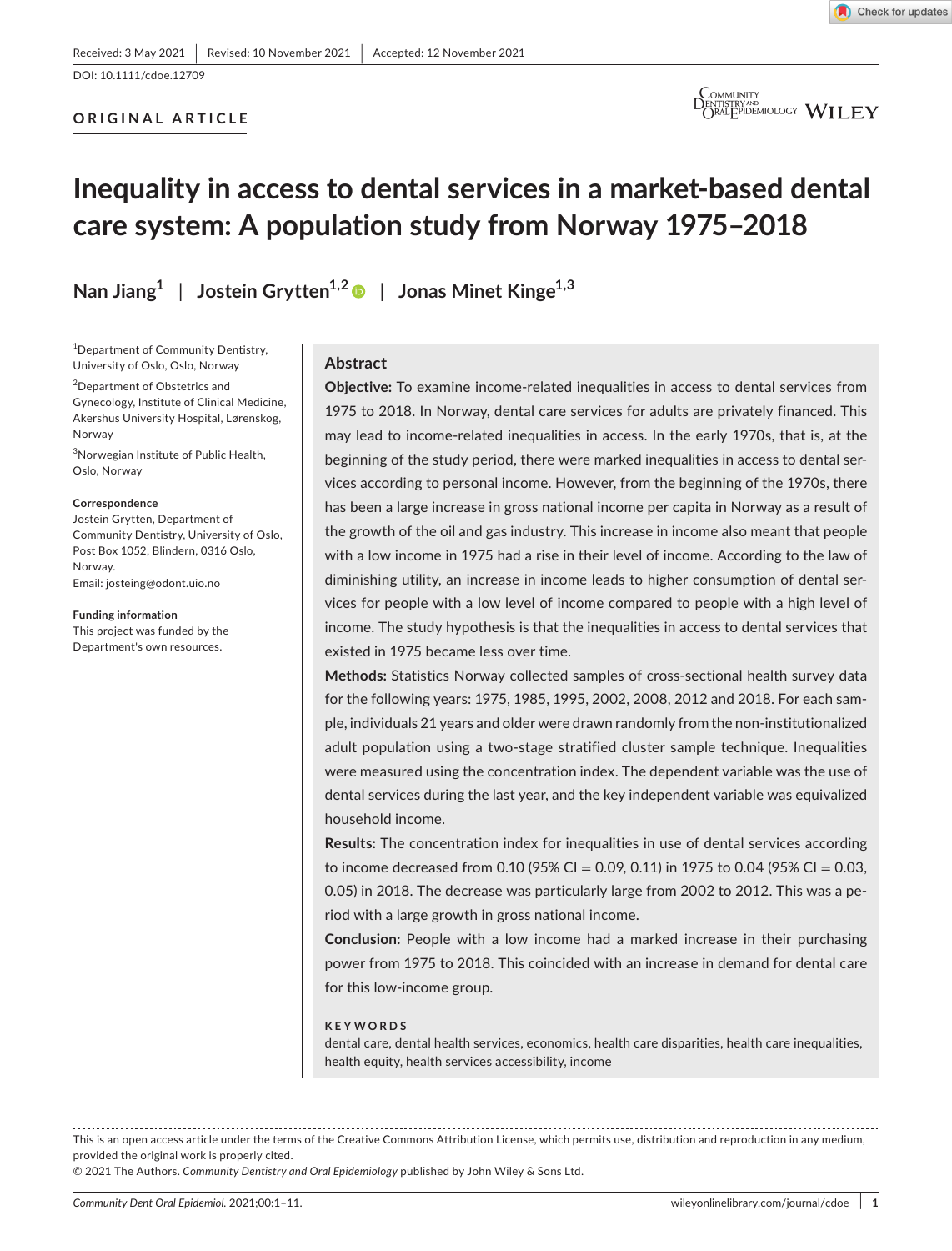## **1**  | **INTRODUCTION**

Equality in access to health services, dental services included, is an important part of Norwegian welfare policy.<sup>1,2</sup> This policy goal is an important justification for free dental care for children up to the age of  $18<sup>1</sup>$  It is undesirable that children's access to dental services should be limited by their parents' financial situation. The regular, out-reaching service provided by the public dental service helps to ensure that all children and young people have equal access to dental services and that inequalities in dental health are minimized.<sup>3</sup>

In Norway, there has been an ongoing debate since the late 1970s whether dental care for adults should be subsidized by the State.<sup>4-6</sup> So far, no universal public insurance scheme for dental care has been introduced.

The argument put forward in favour of a subsidy scheme is that it could help to reduce or eliminate inequalities in access to dental services. On the other hand, differences in income in the Norwegian population are relatively small and among the lowest in the OECD countries.<sup>7</sup> Further, gross national income (GNI) per capita increased from the early 1970s as a result of the growth of the oil and gas industry. $8.9$  This benefitted everyone, including people with a low income, who were then more able to afford dental services.<sup>7</sup> Our hypothesis is that this may have led to a reduction in inequalities in access to dental services over time, even without a specific dental subsidy scheme. This hypothesis is based on predictions from the Grossman model, which is briefly outlined in the next section.

We examined inequalities in access to dental services according to household income over a period of more than 40 years. We analysed large samples of survey data that were representative of the non-institutionalized adult Norwegian population. The first sample was from 1975 and the last sample from 2018. This covers a period in which all people, including people with a low income, had a marked increase in their purchasing power.

## **2**  | **THEORETICAL FRAMEWORK**

The theory of dental care utilization that we used in the study is based on the assumption that consumption of dental services is derived from demand for oral health. Oral health is demanded for two reasons, either for its consumption benefits (enjoying good oral health) or for its investment benefits (freedom from illness to participate in market and non-market activities).<sup>10-14</sup> Dental services are treated as a durable good that is consumed in order to produce oral health. The main constraint on consumption of dental services is consumers' income level. Basically, the consumer has to allocate his or her income between buying dental care and buying other commodities.15

This approach to the study of consumption of dental services reflects the work of Becker in the 1960s on the household production theory of allocation of time, and the work of Grossman, who in the early 1970s applied the household production theory to demand for health care.<sup>16,17</sup> Becker's theory was first applied by Holtmann and Olsen in 1976 to study the use of dental services.<sup>10</sup> Since then several empirical studies on the use of dental services have been carried out within this framework.<sup>10-14</sup> A consistent finding from these studies is that people with a low income have a lower level of consumption of dental services than people with a high income. $11,14,18-24$  In the early 1970s, which is the beginning of the study period, this was also the case in Norway.25-27 For example, in 1975 only 27% of individuals with the lowest level of income (<NOK 15 000) had visited the dentist during the last year compared to 75% of individuals with the highest level of income (>NOK 80 000).<sup>26</sup>

The Grossman model builds on two key assumptions: first, that consumers are utility maximizers, second, that their marginal utility from consumption of dental services decreases the more services they consume (Supplementary Material S1). This is the law of diminishing utility.



**FIGURE 1** Gross national income per capita in NOK (GNI), income inequality measured by the P90/P10 Index and inequalities in access to dental services measured by the unstandardized concentration index with a 95% CI according to year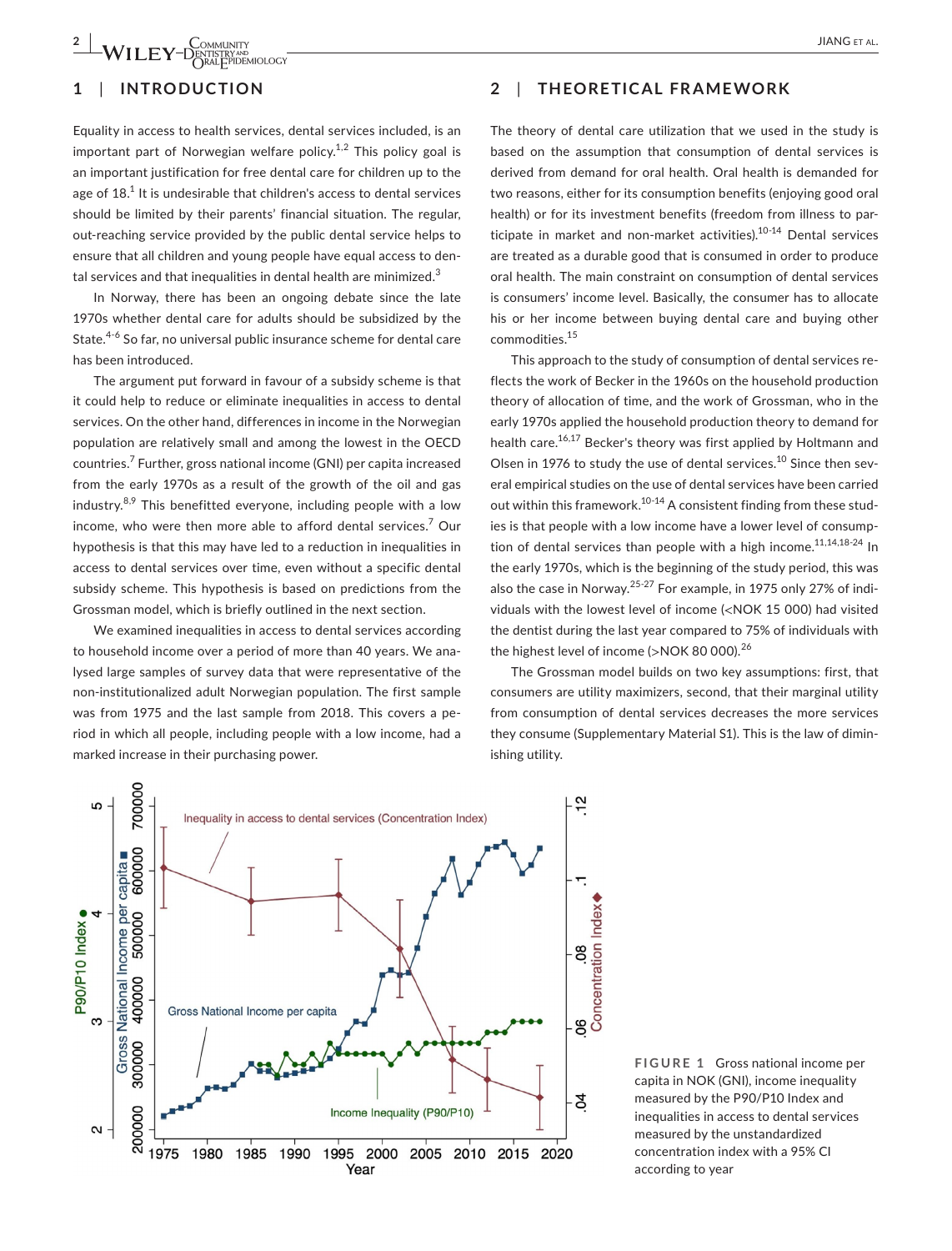In real terms, income per capita was about three times higher at the end of the study period (2018) than at the beginning (1975) (Figure 1). $8,9$  This increase in income also meant that people with a low income in 1975 had a rise in their level of income.<sup>7</sup> According to the law of diminishing utility, an increase in income leads to higher consumption of dental care for people with a low level of income compared to people with a high level of income (Supplementary Material S1). Therefore, the study hypothesis is that inequalities in access to dental services that existed in 1975 became less over time.

The Grossman model has been influential for studying demand for health and medical care over the last 40 years, despite criticism of the model. $28-31$  Some of the criticism is as follows.  $32-37$ 

First, the Grossman model assumes that patients are sufficiently informed to make utility-maximizing choices with respect to depreciation of their health stock and efficiency of their investment in health. This may be an inaccurate description of demand for health, as it ignores the role of uncertainty. A distinguishing feature of health is uncertainty both with respect to present and future health status and the efficiency of treatment.

Second, the Grossman model assumes that there is no imbalance in information between the provider and the consumer, that is, the agency relationship is perfect. This may not be the case. Several studies have shown that the medical care market is characterized by information impactedness and supplier-induced demand.<sup>38-43</sup>

Third, the Grossman model assumes that consumers choose a lower level of health as they get older. In the end, they decide the time of death. This is not necessarily the case.

Grossman was one of the first researchers to describe the relationship between household income and demand for health care within a formal mathematical model. We used this part of his model as the theoretical framework for our study. This part of the model has not been criticized and is still valid.

## **3**  | **MATERIALS AND METHODS**

#### **3.1**  | **The study population**

Statistics Norway collected samples of cross-sectional health survey data for the following years: 1975, 1985, 1995, 2002, 2008, 2012 and 2018. For each sample, individuals were drawn randomly from the non-institutionalized population using a two-stage stratified cluster sample technique. The sample sizes and drop-out rates according to year are given in Table 1. In each health survey, the percentage of non-responders increased during the study period. For example, in 1975 the percentage of non-responders was 11.5%. In 2018 the percentage of non-responders was 47.5%. Statistics Norway has published figures on the representativeness of the samples with respect to gender, age and place of residence (for detailed references to each of the surveys see notes in Table 1). For all samples, there were only minor deviations between the sample and the population. These deviations were taken into account in our analyses, using the sample weights given by Statistics Norway. The distributions of the

population according to gender, age and place of residence were used to construct the sample weights.

The aim of the study was to examine inequalities in access to dental services according to household income for individuals who met all the costs for dental services themselves. By including those aged 21 years and older, our samples included only individuals who met all the costs for dental services themselves. Individuals up to the age of 18 years have free dental care, and some individuals aged 19– 20 years have some of their costs covered by a dental subsidy scheme run by the counties. $1$  In our data, there was no information about whether those aged 19–20 years had some of their dental care costs covered or not. Therefore, we excluded this age group from our samples. The sample sizes for the modified samples are given in Table 1.

### **3.2**  | **Variables**

The data were collected by personal interviews, using a pre-coded questionnaire. In all surveys, the respondents were asked when they had last visited the dentist. Several reply options were available, which were slightly different in each survey. In four of the seven health surveys (1995, 2002, 2012 and 2018), there were only two response options: those who had visited the dentist during the last year, and those who had last visited the dentist more than a year ago. In three of the seven health surveys, more detailed response options were available. In these surveys, the following response options for the dental visiting pattern were used: less than 6 months ago, 6–12 months ago, 13–24 months ago and more than 24 months ago. In order to have the same dependent variable in our analyses, we classified these response options into two categories: those who had visited the dentist during the last year, and those who had last visited the dentist more than a year ago.

The two categories for our dependent variable coincide with good practice guidance on dental visiting in Norway. According to national guidelines, a regular dental check-up should be done once during a 12-month period.<sup>44</sup> An infrequent attender is a person who has last visited the dentist more than a year ago.

Our key independent variable was household income before tax, which consisted of labour income, capital income and all transfers from the government. The content of each type of income is:

- Labour income: wages and self-employment income
- Capital income: interest, share dividends, realized capital gains or losses and income from property
- Transfers from the government:
- Income from taxable transfers: pensions, benefits from social security, unemployment benefits, alimonies and child support
- Income from tax-free transfers: child allowance, dwelling support, grants, social assistance, basic and attendance benefits

All persons who live in Norway have a unique personal identification number. This made it possible to merge the data from the health surveys with the tax records from The Tax Administration of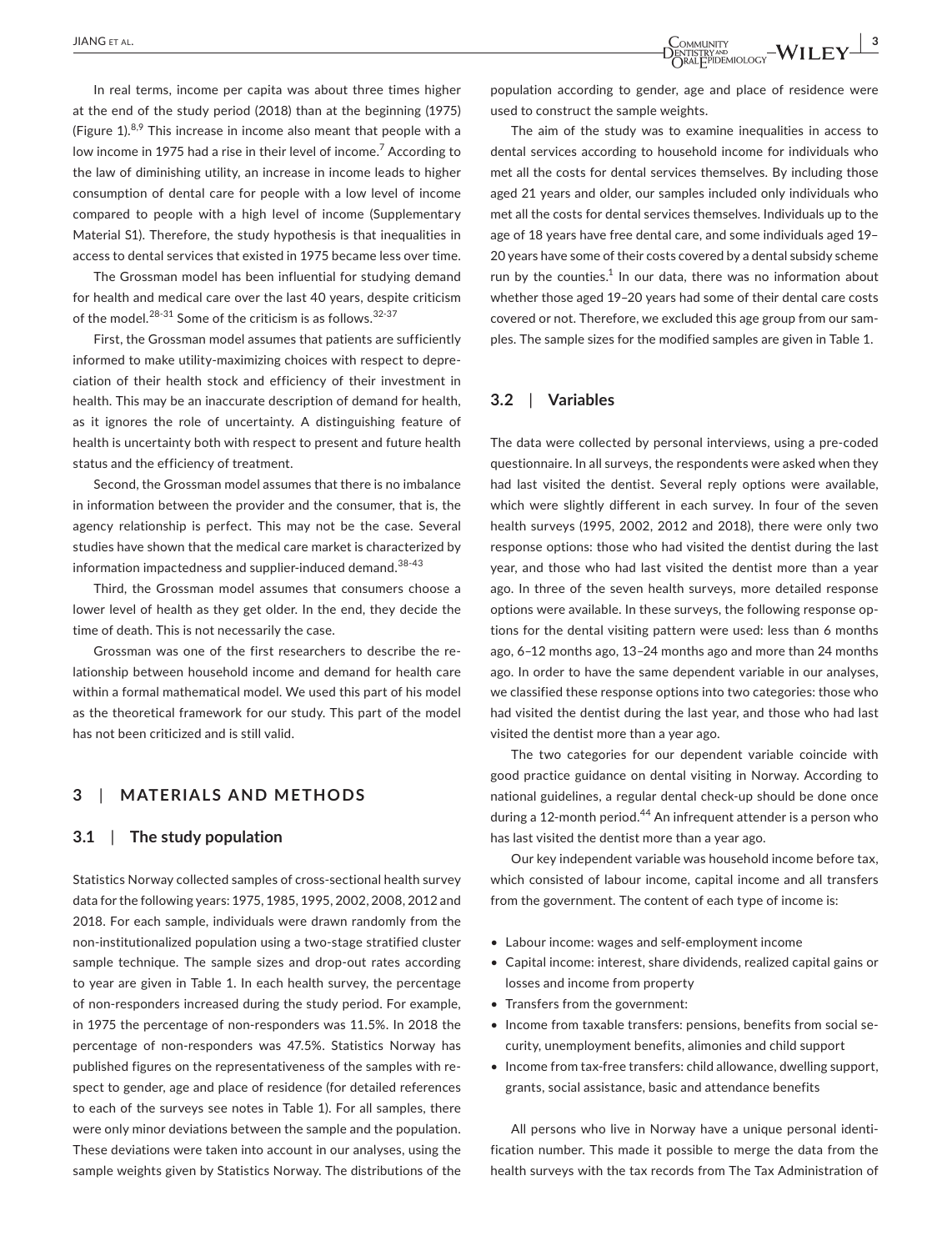TABLE 1 Sample sizes according to year **TABLE 1** Sample sizes according to year

|                | All ages                  |                                                                                                                              |          |                         | 21 years and older       |                                                      |                  |                                               |
|----------------|---------------------------|------------------------------------------------------------------------------------------------------------------------------|----------|-------------------------|--------------------------|------------------------------------------------------|------------------|-----------------------------------------------|
|                | Gross sample <sup>a</sup> | Non-response                                                                                                                 |          | Net sample <sup>b</sup> |                          | Missing information on key<br>variables <sup>c</sup> |                  |                                               |
| Year of survey | respondents<br>Number of  | Number of respondents                                                                                                        | Per cent | Number of respondents   | respondents<br>Number of | respondents<br>Number of                             | Per cent         | Number of respondents<br>used in the analyses |
| 1975           | 12438                     | 1424                                                                                                                         | 11.5     | 11014                   | 7384                     | 310                                                  | 4.2              | 7074                                          |
| 1985           | 13438                     | 2862                                                                                                                         | 21.3     | 10576                   | 7322                     | 211                                                  | 3.4              | 7070                                          |
| 1995           | 14000                     | 3752                                                                                                                         | 26.8     | 10 248                  | 7347                     | 2                                                    | O.O              | 7345                                          |
| 2002           | 4839                      | 1442                                                                                                                         | 29.8     | 3397                    | 3149                     |                                                      | 0.0              | 3148                                          |
| 2008           | 9684                      | 3219                                                                                                                         | 33.2     | 6465                    | 5914                     | 24                                                   | $\overline{0.4}$ | 5890                                          |
| 2012           | 11387                     | 5201                                                                                                                         | 44.4     | 6186                    | 5701                     | 474                                                  | 8.3              | 5227                                          |
| 2018           | 11393                     | 5412                                                                                                                         | 47.5     | 5981                    | 5595                     | 410                                                  | 7.4              | 5185                                          |
|                |                           | Jotes: All surveys were carried out by Statistics Norway. Oslo and were made available by Norwegian Centre for Research Data |          |                         |                          |                                                      |                  |                                               |

*Notes:* All surveys were carried out by Statistics Norway, Oslo and were made available by Norwegian Centre for Research Data. surveys

J

The references to the surveys are as follows: The references to the surveys are as follows:

Health Survey 1975 (https://doi.org/10.18712/NSD-NSD0015-V3) Health Survey 1975 [\(https://doi.org/10.18712/NSD-NSD0015-V3](https://doi.org/10.18712/NSD-NSD0015-V3))

Health Survey 1985 (https://doi.org/10.18712/NSD-NSD0016-V4) Health Survey 1985 (<https://doi.org/10.18712/NSD-NSD0016-V4>)

Health Survey 1995 (https://doi.org/10.18712/NSD-NSD0349-V4) Health Survey 1995 (<https://doi.org/10.18712/NSD-NSD0349-V4>)

Level of Living 2002 - Cross-sectional study - Health (https://doi.org/10.18712/NSD-NSD0669-V4) Level of Living 2002 – Cross-sectional study - Health [\(https://doi.org/10.18712/NSD-NSD0669-V4](https://doi.org/10.18712/NSD-NSD0669-V4))

Level of Living 2008 - Cross-sectional study - Health (https://doi.org/10.18712/NSD-NSD1327-V7) Level of Living 2008 – Cross-sectional study - Health [\(https://doi.org/10.18712/NSD-NSD1327-V7](https://doi.org/10.18712/NSD-NSD1327-V7))

Level of Living Survey EU SILC, 2012 (https://doi.org/10.18712/NSD-NSD1967-V2) Level of Living Survey EU SILC, 2012 (<https://doi.org/10.18712/NSD-NSD1967-V2>)

Level of Living Survey EU SILC, 2018 (https://doi.org/10.18712/NSD-NSD2671-V6) Level of Living Survey EU SILC, 2018 ([https://doi.org/10.18712/NSD-NSD2671-V6\)](https://doi.org/10.18712/NSD-NSD2671-V6)

<sup>a</sup>Number of individuals who were asked to participate. aNumber of individuals who were asked to participate.

<sup>b</sup>Number of individuals who actually participated. bNumber of individuals who actually participated.

"Equivalized household income and use of dental services during the last year. cEquivalized household income and use of dental services during the last year.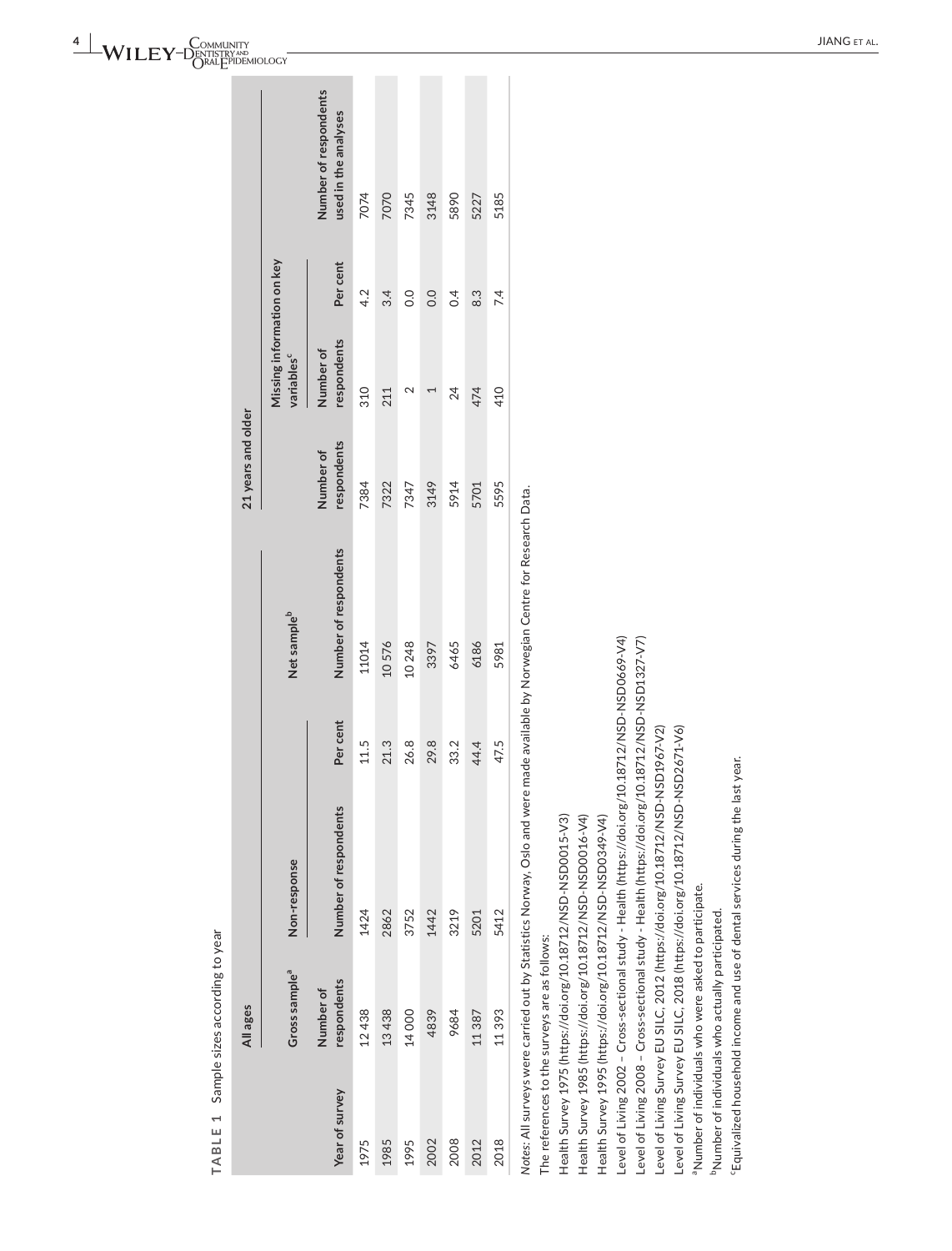Norway. In our analyses, household income was equivalized to account for household composition using the square root scale.  $45,46$ 

Equivalized household income = 
$$
\frac{\text{household income}}{\sqrt{\text{number of household members}}}
$$
 (1)

We have used equivalized household income (pre-tax) for several reasons. First, it is the standard measure used in the national and international literature on income inequality. Both Statistics Norway and OECD use equivalized household income to measure income dispersion in populations.  $45,47-49$  Second, within dentistry, equalized pre-tax household income is used in most studies where inequalities in access to dental services have been examined.<sup>50-58</sup> By using the same measure to describe inequalities, results can be compared across studies. Third, household income (pre-tax) was the only income variable that was available, and defined in the same way, in all seven sets of our data. This ensured that our results were not biased due to measurement error in the income variable.

Disposable equivalized after-tax household income was available for the following years: 2002, 2008, 2012 and 2018. For these years, we have re-estimated Equation (2) and calculated the concentration indices using after-tax household income. This was done to test the robustness of our main results, where pre-tax household income was used as the independent variable.

In each survey, some of the respondents had missing information on the variable measuring when they last visited the dentist and on household income. These respondents were excluded from the analyses. The sizes of the final samples that we analysed are given in Table 1.

#### **3.3**  | **Statistical analyses**

To investigate the association between use of dental services and household income, we ran the following equation using a linear probability model:

$$
Use_{it} = \alpha + \beta_t y_{it} + \chi \prime \delta + \varepsilon_{it}
$$
 (2)

where *Use* is a binary-dependent variable taking the value one if an individual, denoted by the subscript *i*, had visited the dentist during the last year, and zero otherwise. *y* is equivalized household income in the calendar year, denoted by subscript  $t$ .  $\chi$ <sup>*i*</sup> is a row vector of age, age squared and gender. We stratified the analysis by calendar year denoted by *t*. To simplify the interpretation of the magnitude of the association between equivalized household income and use of services, we also estimated the following regression:

$$
Use_{it} = \alpha + \lambda_t Median y_{it} + \chi t \delta + \varepsilon_{it}
$$
 (3)

where Mediany<sub>it</sub> is a dummy variable that equals one if the individual's equivalized household income was above the median equivalized household income in the sample, and 0 otherwise.

## **3.4**  | **Inequalities measured using concentration indices**

We measured inequalities using the concentration index, which is commonly used to measure socioeconomic inequality in health and health care utilization.59,60 The index is defined with reference to the concentration curve. This curve models the cumulative proportion of individuals who had used dental services against the cumulative proportion of individuals with different levels of household income ranked from the lowest to the highest. If everyone, irrespective of household income, had exactly the same level of use of services, the concentration curve would be a 45-degree line. This is the line of equality. If the level of use of services is higher among those with a high household income, the curve would be below the line of equality, and the concentration index would be positive. The index can be in the range −1 to 1. The further the concentration curve is below the line of equality, the closer the index will be to  $1.60$  Our hypothesis is that inequalities in access to dental services according to equivalized household income decreased from 1975 to 2018. This hypothesis would be supported if the concentration index decreased over time. The way the concentration index is calculated is given in Supplementary Material S2.

The concentration index takes into account both the direct effect that household income has on use of dental services, and the indirect effects that are transmitted through age and gender. $61$  In our model, the indirect effects will be the component of the association between use and income that is due to the intervening variables age and gender. The associations between the intervening variables and use of dental services and income are described in Supplementary Material S2.

In the literature, it is common to estimate the partial concentration index.59,61 This is a measure of income-related inequality in health after removing the indirect effects of income that are transmitted through age and gender. In our case, the partial concentration index would be a measure of the direct effect of income on use of dental services. We used the method of indirect standardization to estimate the partial concentration index. The estimation was done in three main steps, which are described in Supplementary Material  $S2<sup>61</sup>$  If the unstandardized concentration index is similar to the partial concentration index, then inequalities in use of dental services are a result of a direct effect of income on use. If the indices are different, some of the effects are transmitted thorough age and gender.

The unstandardized and the partial concentration indices measure relative inequality. An alternative approach is to measure absolute inequality, which quantifies the absolute differences in use of dental services between income groups. Wagstaff (2005) and Erregyers (2009) have developed indices that measure absolute inequality.62,63 These indices are particularly useful when the outcome is binary, as in our case. With binary outcomes, the minimum and maximum values of the concentration indices depend on the mean of the outcome variable. $62$  This complicates the comparison of the values of the concentration indices across populations in which the mean of the outcome variable varies. In the study, the proportion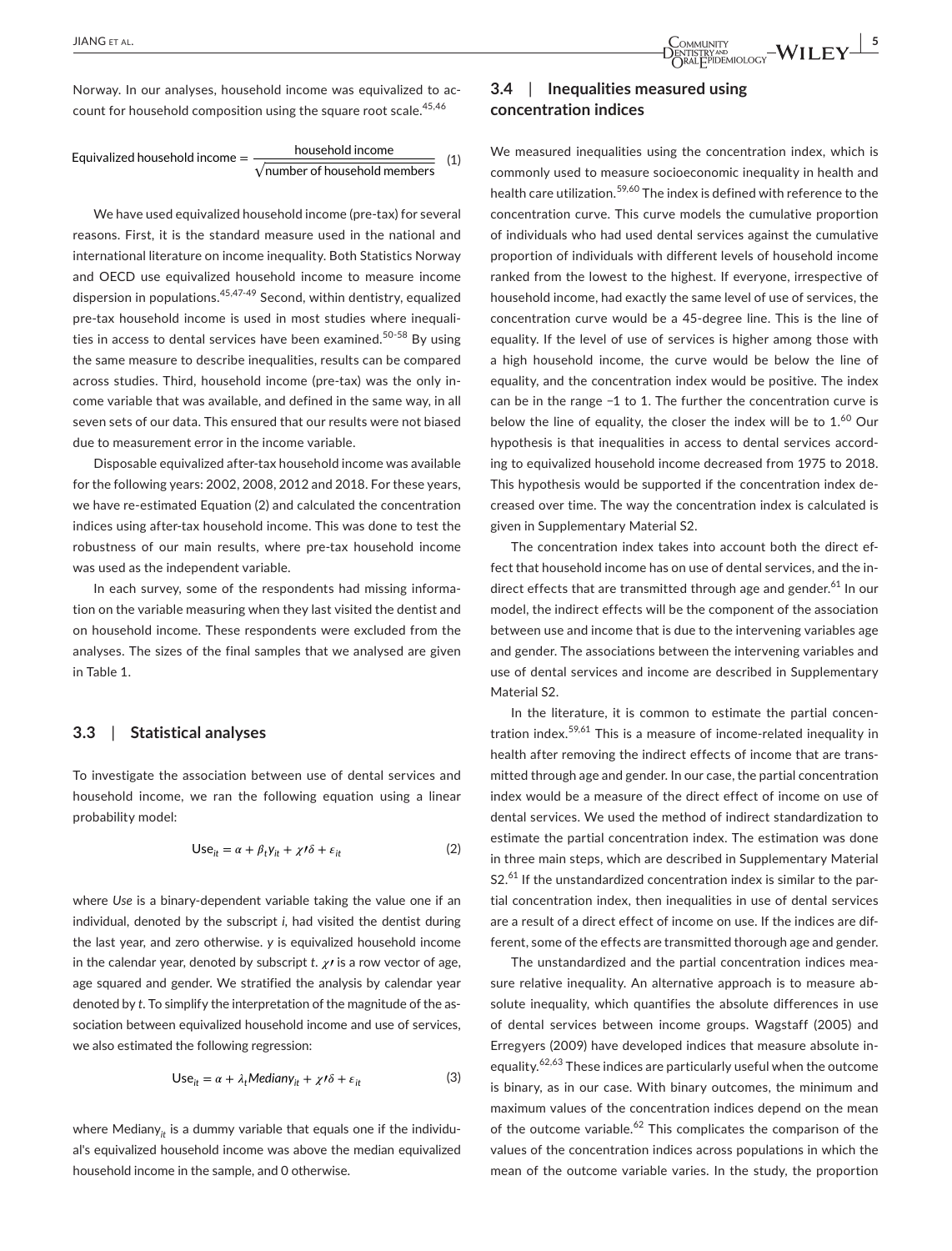**6 | WILEY-DENTISTRY AND COMMUNITY**<br> **WILEY-DENTISTRY AND CONDUCTS** 

of individuals who visited the dentist during the last year increased from 1975 to 2018. Therefore, to take account of the fact that the mean of the outcome variable varied across the samples, we also measured inequalities using the corrected concentration index proposed by Erregyers (2009).<sup>63</sup> The way this index is calculated is given in Supplementary Material S2.

## **4**  | **RESULTS**

## **4.1**  | **Descriptive statistics**

The following changes took place during the study period, 1975– 2018 (Table 2).

- The percentage of individuals who had visited the dentist during the last year increased from 59.2% to 80.4%
- Equivalized household income increased from USD 14 503 in 1975 to USD 47 777
- The mean number of individuals in the household decreased from 3.1 to 2.4
- The mean age of the respondents increased slightly

The pattern of use varied according to the respondents' age, gender and year of the survey (Table 3). For those aged 39 or younger, the percentage of individuals who had visited the dentist during the last year decreased from 76.7% in 1975 to 68.1% in 2018. For those 60 or older, the percentage who had visited the dentist increased from 32.9% in 1975 to 88.0% in 2018. In the age group 40–59 years, the percentage of individuals who had used dental services increased from 61.0% in 1975 to 82.7% in 2018. For all years, the proportion of men who had visited the dentist during the last year was slightly lower than for women.

## **4.2**  | **Has the association between use of dental services and household income decreased over time?**

For all the years of the survey, equivalized household income was positively associated with use of dental services (Table 4). This shows that

## **4.3**  | **Have income-related inequalities in use of dental services decreased over time?**

Inequalities in use of dental services according to income decreased over time (Table 5). This was a consistent finding, independent of the way in which inequalities were measured.

During the period from 1975 to 2018, the unstandardized concentration index decreased from 0.10 to 0.04. The decrease was particularly large from 2002 to 2008. For the earlier years of the survey, the indices were in the range of 0.10 (1975) to 0.08 (2002). For the later years, the indices were in the range of 0.05 (2008) to 0.04 (2018). The 95% CIs for the earlier years did not overlap with those for the later years.

Over time, the partial concentration index decreased in the same way as the unstandardized concentration index. From 1995 and onwards, the sizes of the two indices were nearly identical. For 1975 and 1985, the partial indices were slightly lower than the unstandardized indices. For every year of the survey, the 95% CIs for the two indices overlapped. These results show that equivalized household income has a direct effect on use of dental services, but does not have an indirect effect transmitted through age and gender.

For all years, the values for the corrected concentration indices were higher than the values for the unstandardized concentration indices and the partial concentration indices (Table 5). However, during the period from 1975 to 2018, the corrected indices decreased in the same way as the other two indices. For example, the decrease was largest at the end of the period. The 95% CIs for the corrected indices for the earlier years did not overlap with those for the later years.

#### **TABLE 2** Descriptive statistics of the key variables according to year of survey

| Year of survey | Use of dental services<br>during the last year $(\%)$ | Number of individuals in the<br>household (median) | <b>Equivalized household</b><br>income (USD) (median) | Men<br>(%) | Age in years<br>(mean) |
|----------------|-------------------------------------------------------|----------------------------------------------------|-------------------------------------------------------|------------|------------------------|
| 1975           | 59.2                                                  | 3.1                                                | 14 503                                                | 48.4       | 47.7                   |
| 1985           | 67.5                                                  | 2.9                                                | 16 975                                                | 47.9       | 47.4                   |
| 1995           | 66.8                                                  | 2.7                                                | 26 14 6                                               | 48.1       | 49.5                   |
| 2002           | 71.6                                                  | 2.6                                                | 36 753                                                | 48.1       | 49.5                   |
| 2008           | 76.2                                                  | 2.6                                                | 44 3 8 3                                              | 49.5       | 49.1                   |
| 2012           | 79.2                                                  | 2.5                                                | 47 332                                                | 52.7       | 50.5                   |
| 2018           | 80.4                                                  | 2.4                                                | 47777                                                 | 52.2       | 51.3                   |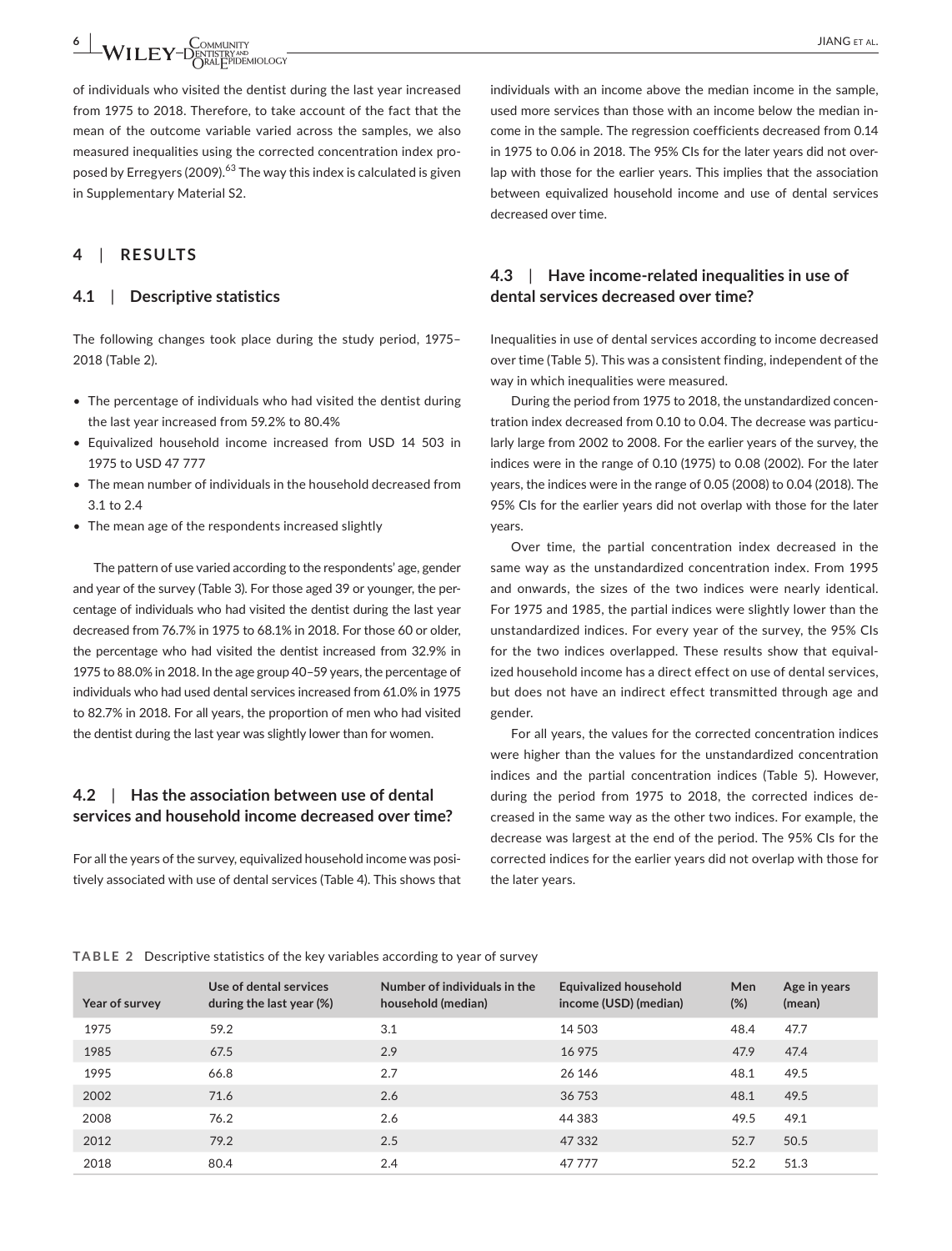**TABLE 3** Use of dental services according to age and gender for the years 1975, 1995 and 2018



|                       | 1975<br>Use of dental services |        |             | 1995<br>Use of dental services |        | 2018<br>Use of dental services |            |       |             |
|-----------------------|--------------------------------|--------|-------------|--------------------------------|--------|--------------------------------|------------|-------|-------------|
| Independent variables | Yes $(\%)$                     | No (%) | Total $(n)$ | Yes $(\%)$                     | No (%) | Total (n)                      | Yes $(\%)$ | No(%) | Total $(n)$ |
| Age (in years)        |                                |        |             |                                |        |                                |            |       |             |
| $21 - 39$             | 76.7                           | 23.3   | 2624        | 67.8                           | 32.2   | 2537                           | 68.1       | 31.9  | 1446        |
| $40 - 59$             | 61.0                           | 39.0   | 2543        | 78.4                           | 21.6   | 2660                           | 82.7       | 17.3  | 1963        |
| $\geq 60$             | 32.9                           | 67.1   | 1907        | 51.4                           | 48.6   | 2148                           | 88.0       | 12.0  | 1776        |
| Gender                |                                |        |             |                                |        |                                |            |       |             |
| Men                   | 56.7                           | 43.3   | 3424        | 65.3                           | 34.7   | 3531                           | 78.6       | 21.4  | 2708        |
| Women                 | 62.2                           | 37.8   | 3650        | 68.3                           | 31.7   | 3814                           | 82.4       | 17.6  | 2477        |

**TABLE 4** The association between equivalized household income<sup>a</sup> and use of dental services according to year of survey

| Year of survey | Regression coefficient [95% CI]       |
|----------------|---------------------------------------|
| 1975           | $0.15$ $[0.13 - 0.17]$ <sup>***</sup> |
| 1985           | $0.10$ $[0.08 - 0.13]$ <sup>***</sup> |
| 1995           | $0.11$ $[0.09 - 0.14]$ "              |
| 2002           | $0.12$ [0.09-0.16]***                 |
| 2008           | $0.08$ $[0.06 - 0.11]$                |
| 2018           | $0.07$ $[0.04 - 0.09]$ <sup>***</sup> |

<sup>a</sup> Equals 1 if the individual's equivalized household income was above the median equivalized household income in the sample and 0 otherwise.

\*\*\**p* < .001.

## **4.4**  | **Have income-related inequalities in use of dental services according to age and gender decreased over time?**

In Supplementary Material S3, we show the unstandardized concentration indices according to the respondents' age and gender for the period 1975–2018.

For the age group 21 to 39 years, the indices were small. The value was 0.04 for four years (1975, 1995, 2012 and 2018). In 1985, the value was 0.02. For the age group 40–59 years, the index decreased from 0.10 in 1975 to 0.02 in 2018. For the age group 60 years or older, there was a marked decrease in the index from 0.20 in 1975 to 0.03 in 2018. The largest decrease for this age group was from 0.13 in 2002 to 0.06 in 2008.

There was no difference in the unstandardized concentration index according to gender from 1975 to 2012 (Supplementary Material S3). In 2018, the index was 0.06 for men and 0.02 for women, and the 95% CIs did not overlap.

## **4.5**  | **Are the results robust when a different income measure is used?**

In Supplementary Material S4, we show the regression coefficients and the unstandardized concentration indices using equalized after-tax household income as the independent variable. The coefficients and the indices were nearly identical to those estimated using equivalized pre-tax household income. For each year, the 95% CIs overlapped. This is reassuring, as it indicates that our results are robust and not dependent on which income measure we used (pre- or after-tax income).

## **4.6**  | **Have GNI per capita and the distribution of income increased over time?**

There has been a large increase in GNI per capita from NOK 220 400 in 1975 (deflated by 2015 figures) to NOK 634 800 in 2018 (Figure  $1$ ).<sup>8,9</sup>

During the period 1986–2018, income distribution, measured using the P90/P10 Index, showed a fairly stable trend. P90/ P10 gives the ratio of the upper value of the ninth decile (=the 10% of people with highest income) to that of the first decile (=the 10% of people with lowest income).<sup>64</sup> The exception was the period 2000–2006 in which the P90/P10 increased. This was due to a tax reform, which led to increased inequality due to taxavoiding behaviour among the rich. $65$  For the periods 1986–1999 and 2007–2019, the P90/P10 varied in the range 2.5 (1988) to 3.0 (2015–2018). No official data are available for the P90/P10 Index before 1986.

In Figure 1, we also present figures for the unstandardized concentration indices for all the years of the survey. This shows the negative association between GNI per capita and the concentration indices.

## **5**  | **DISCUSSION**

To our knowledge, this is the first study in which inequalities in use of dental services according to income have been examined over a long time span. The analyses were carried out on seven large samples of survey data that were collected in different years. All samples were representative of the non-institutionalized adult population in Norway. This made it possible to describe changes in inequalities in use of dental services at a national level. Previous studies within this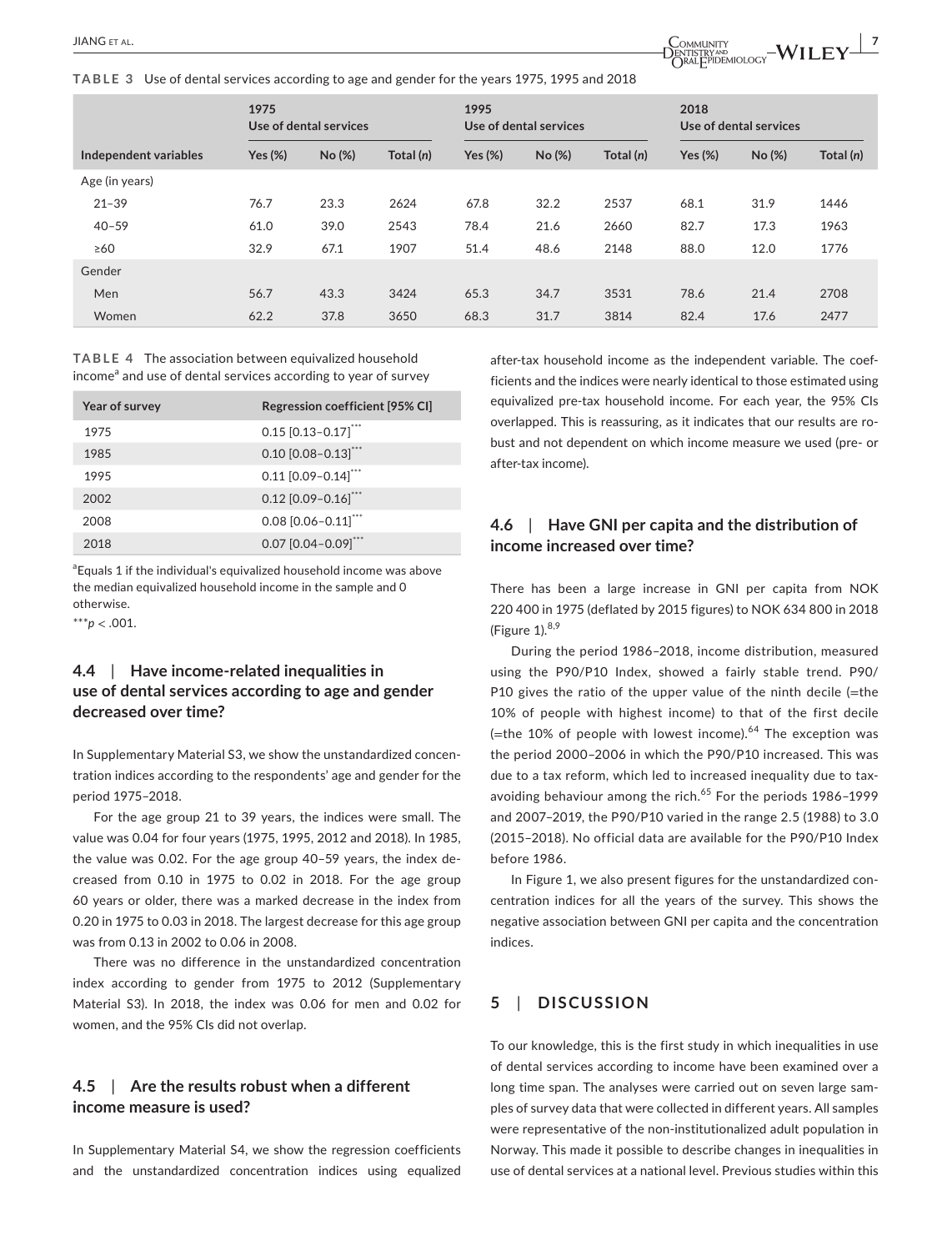| 8              | COMMUNITY<br>ENTISTRY <sup>and</sup><br>ORALF PIDEMIOLOGY |                                               |                                                     | <b>JIANG</b> ET AL                                                                                      |
|----------------|-----------------------------------------------------------|-----------------------------------------------|-----------------------------------------------------|---------------------------------------------------------------------------------------------------------|
| Year of survey | <b>Unstandardized</b><br>concentration<br>index           | Partial (standardized)<br>concentration index | <b>Corrected concentration</b><br>index (Erregyers) | TABLE 5 Different types of<br>concentration indices according to year of<br>survey. 95% Cls in brackets |
| 1975           | $0.10$ [0.09-0.12]                                        | $0.09$ $[0.08 - 0.10]$                        | $0.25$ [0.22-0.27]                                  |                                                                                                         |
| 1985           | $0.09$ [0.08-0.10]                                        | $0.07$ $[0.06 - 0.08]$                        | $0.25$ [0.23-0.28]                                  |                                                                                                         |
| 1995           | $0.10$ $[0.09 - 0.11]$                                    | $0.09$ [0.08-0.10]                            | $0.26$ [0.23-0.28]                                  |                                                                                                         |
| 2002           | $0.08$ [0.07-0.10]                                        | $0.08$ [0.07-0.10]                            | $0.23$ [0.19-0.26]                                  |                                                                                                         |
| 2008           | $0.05$ $[0.04 - 0.06]$                                    | $0.06$ $[0.05 - 0.07]$                        | $0.16$ [0.13-0.18]                                  |                                                                                                         |
| 2012           | $0.05$ [0.04-0.06]                                        | $0.05$ [0.04-0.06]                            | $0.14$ [0.11-0.16]                                  |                                                                                                         |
| 2018           | $0.04$ [0.03-0.05]                                        | $0.04$ [0.03-0.05]                            | $0.13$ [0.11-0.16]                                  |                                                                                                         |
|                |                                                           |                                               |                                                     |                                                                                                         |

field have mainly been carried out at one point in time or on selected groups of the population, for example in samples of young adults or elderly people.<sup>50,52-55,66-70</sup>

The main finding from this study is that inequalities in use of dental services according to income have decreased over time. This is an interesting result, considering that there is no public or private insurance for dental services for adults in Norway.<sup>1,2</sup> Throughout our whole study period, systematic dental care was provided by the Public Dental Services to the following groups of people, in the following order of priority $^1$ : (a) children 0–18 years of age, (b) people with mental and physical disabilities, (c) elderly people who receive care in an institution or from home nursing care and (d) 19–20 year-olds. Free care is provided for individuals in groups (a–c). Usually all children aged 3–18 years have regular check-ups once a year. Statistics Norway provides statistics on the use of voluntary health insurance, including dental insurance. Expenditure on voluntary health insurance is low, about 0.69% of total health expenditure.<sup>2</sup>

Our results can be explained in the following ways:

First, during the study period, there has been a large increase in GNI.<sup>8,9</sup> This increase has benefitted all income groups.<sup>7</sup> Differences in income in the Norwegian population have been relatively small during our whole study period (Figure 1). The increase in GNI has increased the purchasing power of the population, which has further increased demand for dental care.<sup>71</sup> Several studies have shown that demand for dental care is responsive to income.<sup>72</sup> Our results indicate that this response may have been larger for low-income groups than for high-income groups.

Second, the supply of dentists has been adequate to meet the increase in demand for dental services. The number of dentists in relation to the population is higher in Norway than in most countries in the world.<sup>73,74</sup> Throughout our whole study period, the number of dentists per person-labour year has been about 1100.<sup>75,76</sup> Dentists are distributed evenly according to region.<sup>77</sup> The waiting time for a dental appointment is short, less than a week for non-emergency appointments.78,79 The dental care market is competitive, and most patients can afford dental care at the present level of fees.  $80-82$  Thus, when demand for dental services increased for people with a low income, these services were easily available for them.

Above, we argued that the increase in demand for dental care for people with a low income could be explained by a marked

increase in their purchasing power from 1975 to 2018. There may also be other explanations. These can be discussed within the framework of the model developed by Andersen in 1968.<sup>83,84</sup> His model has been used in several studies to explain differences in use of dental services.<sup>50,85-89</sup> Anderson categorized the determinants of use of medical care into predisposing, enabling and system factors and need.<sup>83,84</sup> Predisposing factors include individual characteristics such as age and gender and attitudes towards seeking dental care. Enabling factors include characteristics that may be barriers to use of care, such as low income and lack of dental insurance. System factors include the way delivery of care is organized and the geographical distribution of dental health personnel.

Some of the determinants of use of dental services described by Anderson have been taken into account in our analyses, for example age and gender. We lacked data for the number of dentists per person-labour year and the geographical distribution of dentists. However, these variables are unlikely to explain our results, as they did not change during the study period.<sup>75-77</sup> We had no data about attitudes to seeking dental care. Attitudes may have changed from 1975 to 2018, partly because dental health improved.<sup>90,91</sup> When dental health improves people value their teeth more. This leads to more regular use of dental services. 87,92

In our theoretical framework, improvements in dental health and changes in attitudes towards seeking dental care are intervening variables. Some of the effect that household income has on use of dental services may be transmitted through these two intervening variables. The total effect of household income reported in Table 4 would still be the same, but it can be decomposed into one direct and two indirect effects. The indirect effects are the components of the association between household income and use of dental services that are due to the two intervening variables: attitudes towards seeking dental care and dental health. The sizes of the indirect effects give information about the mechanisms through which household income exerts its effect on use of dental services. Due to lack of data, we were not able to examine these mechanisms any further. This is a limitation of the study.

The concentration index has become a standard measurement tool in studies on equity and inequalities in health care. One limitation of these indices is that they do not have an intuitive interpretation.<sup>59,93</sup> For example, it is not clear whether an estimated index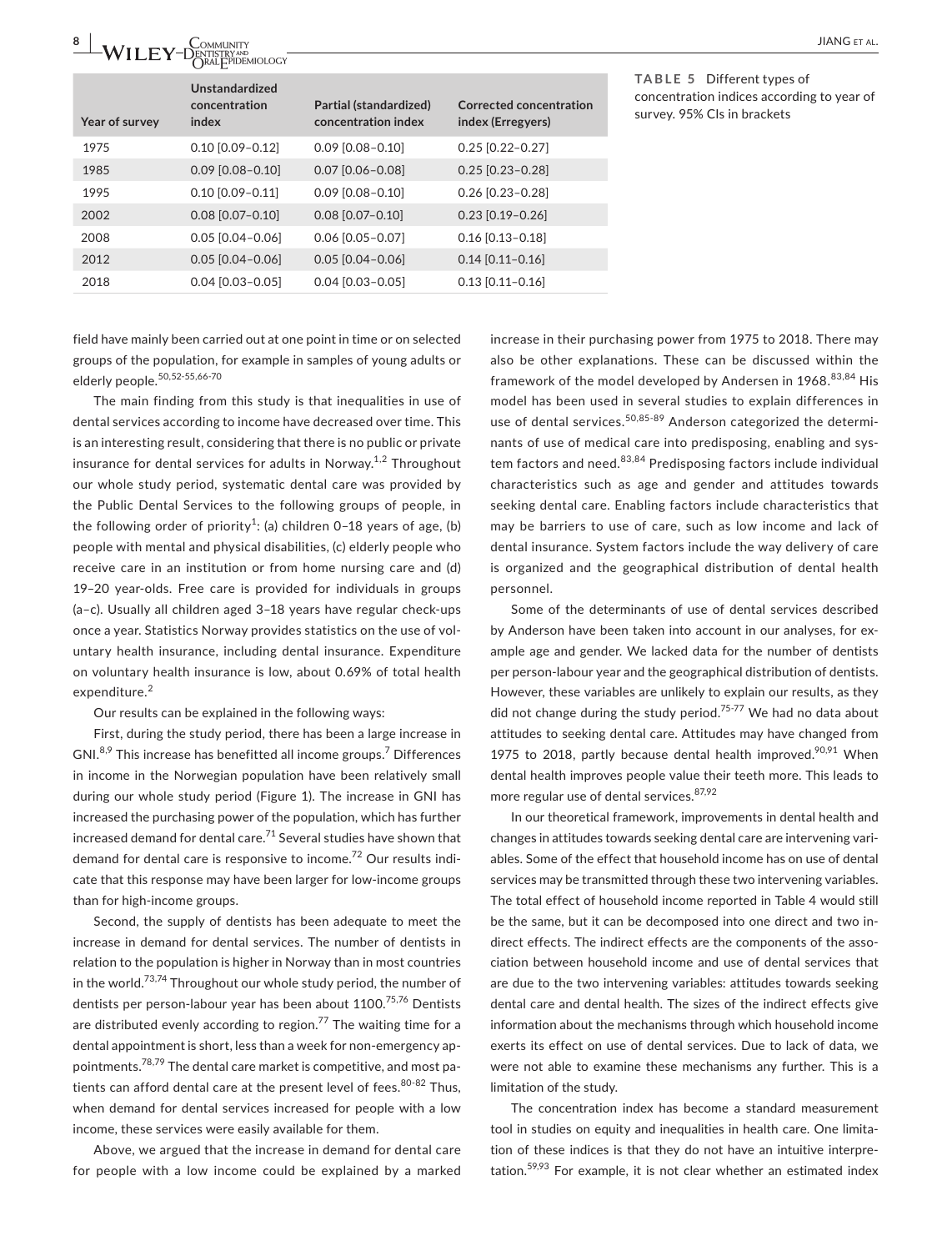value reflects a large or a small inequality. This is because the index value is not expressed in natural units. Therefore, we cannot say that our index value of 0.10 (1975) is 2.5 times as unequal as 0.04 (2018). This is problematic, since from a dental health policy point of view, we want to know how much dental care should be transferred from the rich to the poor in order to remove all income-related inequalities in use of dental services.

Koolman and van Doorslaer (2004) have suggested that the index value can be given a meaningful interpretation by multiplying it by  $0.75^{94}$  In our case, this gives the percentage of users of dental services that would need to be redistributed from the richer half of the population to the poorer half of the population in order to arrive at a distribution with an index value of zero, ie no inequality.<sup>59</sup> For 2018, 3% of users would have to be redistributed. This is a small percentage, which indicates that inequalities in access to dental services are not a serious problem, even without a subsidy scheme. It can be argued that equity in access does not necessarily mean that dental care should be transferred from the rich to the poor. Equity can also be achieved by improving access for the poor so that they have the same use of dental services as the rich.

Income-related inequalities in use of dental services for the age group 21–39 years were particularly small (Supplementary Material S3). This was the case for all the years of the survey. Most likely, this is because free dental care in childhood has contributed to regular use of dental services in adulthood. In Norway, well over 90 per cent of children and young adults under 19 years of age have annual appointments with a public dentist.<sup>76</sup> All their dental treatment is free, and they receive information and guidance about how to prevent dental disease. $95$  This means that positive dental behaviour can be established in childhood and lead to good oral health in adult life.<sup>96-98</sup> This has contributed to an increase in regular use of dental services for all people in the age group 21–39 years, independent of their level of income.

In conclusion, we found that from the beginning of the study period in 1975 until the end in 2018, differences in use of dental services according to income decreased. The study was carried out in a population for which there was no public or private insurance for dental treatment. All dental treatment had to be paid for by the patient. A possible explanation for our finding is that people with a low income had a marked increase in their purchasing power from the early 1970s and onwards. This resulted in increased demand for dental care.

#### **ACKNOWLEDGEMENTS**

The project was approved by the Norwegian Centre for Research Data (order number: 60). We wish to thank Linda Grytten for language correction and Irene Skau for technical assistance.

## **CONFLICT OF INTEREST**

There are no conflicts of interest.

#### **AUTHOR CONTRIBUTIONS**

JG and JMK contributed to the concept and design and supervised the study. JG, JMK and NJ contributed to acquisition, analyses and interpretation of data and critically revised the manuscript for important intellectual content. NJ was involved in statistical analyses. JG and NJ contributed to drafting of the manuscript.

#### **DATA AVAILABILITY STATEMENT**

Data are available from the authors with the permission of Norwegian Centre for Research Data.

#### **ORCID**

*Jostein Grytten* <https://orcid.org/0000-0002-7946-6385>

#### **REFERENCES**

- 1. Ministry of Social Affairs. *Lov om Tannhelsetjenesten*. Ministry of Social Affairs; 1983.
- 2. Ringard A, Sagan A, Sperre Saunes I, Lindahl AK. Norway: health system review. *Health Syst Transit*. 2013;15:1-162.
- 3. Grytten J, Lund E, Rongen G. Equity in access to public dental services: the experience from Norway. *Acta Odontol Scand*. 2001;59:372-378. [10.1080/000163501317153220](https://doi.org/10.1080/000163501317153220)
- 4. Stenvik R. Fra tannlegekunst til helseprofesjon. Den norske tannlegeforening i 125 år. *Den Norsk Tannlegeforening*. 2009.
- 5. Jacobsen I. Nå håper vi på Sosialkomitéen. *Norw Dent J*. 1990;100:833.
- 6. Steinum C. Sosial ulikhet i helse og tannhelse. *Norw Dent J*. 2019;129:671.
- 7. Cohen G, Ladaique M. Drivers of growing income inequalities in OECD and European countries. In: Carmo RM, Rio C, Medgyesi M, eds. *Reducing Inequalities*. Palgrave Macmillan, Cham; 2018:31-43.
- 8. GNI by Country. [https://www.macrotrends.net/countries/ranking/](https://www.macrotrends.net/countries/ranking/gni-gross-national-income) [gni-gross-national-income](https://www.macrotrends.net/countries/ranking/gni-gross-national-income) Accessed 8th November, 2021
- 9. Modig I. *This is Norway 2019. Growth and prosperity*. Statistics Norway; 2019.
- 10. Holtmann AG, Olsen EO. The demand for dental care: a study of consumption and household production. *J Hum Resour*. 1976;11(4):546- 560. [10.2307/145431](https://doi.org/10.2307/145431)
- 11. Hay JW, Bailit H, Chiriboga DA. The demand for dental health. *Soc Sci Med*. 1982;16:1285-1289. [10.1016/0277-9536\(82\)90072-7](https://doi.org/10.1016/0277-9536(82)90072-7)
- 12. Pedersen KM, Pedersen PE. *The demand for dental care among industrial workers: Construction and testing of a structural model*. Odense Working paper No. 6. Institut for Samfundsvidenskab, Odense Universitet; 1980.
- 13. Grytten J, Holst D, Laake P. Accessibility of dental services according to family income in a non-insured population. *Soc Sci Med*. 1993;37:1501-1508. [10.1016/0277-9536\(93\)90184-6](https://doi.org/10.1016/0277-9536(93)90184-6)
- 14. Sintonen H, Maljanen T. Explaining the utilisation of dental care. Experiences from the Finnish dental market. *Health Econ*. 1995;4:453-466. [10.1002/hec.4730040603](https://doi.org/10.1002/hec.4730040603)
- 15. Listl S, Grytten J, Birch S. What is health economics? *Community Dent Health*. 2019;36:262-274.
- 16. Becker G. A theory of the allocation of time. *Econ J*. 1965;75:493- 517. [10.2307/2228949](https://doi.org/10.2307/2228949)
- 17. Grossman M. On the concept of health capital and the demand for health. *J Polit Econ*. 1972;80:223-255. [10.1086/259880](https://doi.org/10.1086/259880)
- 18. Feldstein PJ. *Financing dental care: an economic analysis*. D.C. Health and Company; 1973.
- 19. Andersen R, Benham L. Factors affecting the relationship between family income and medical care consumption. In: Klarman HE, ed. *Empirical studies in health economics*. The Johns Hopkins Press; 1970:73-95.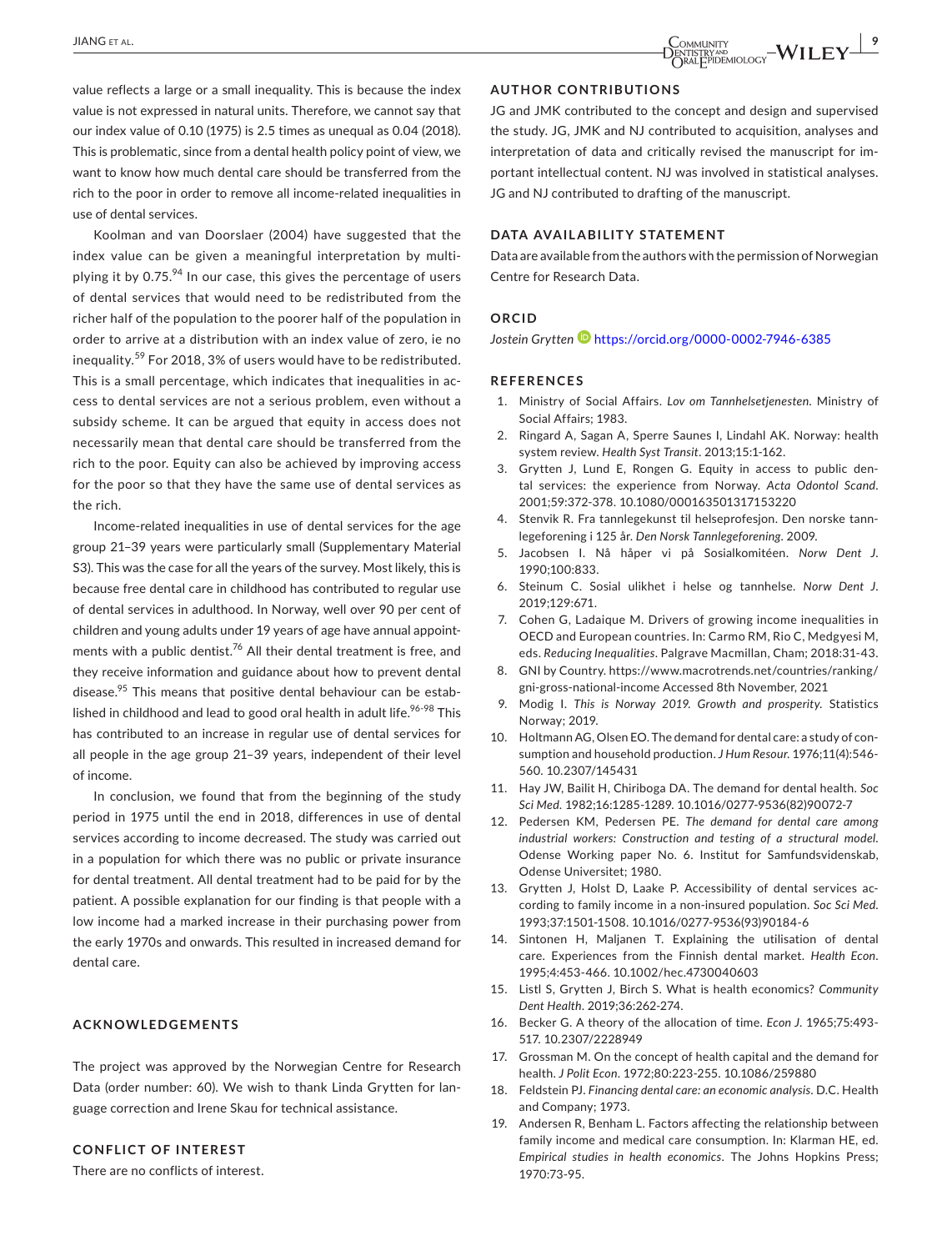# **10 <sup>|</sup>**  JIANG et al.

- 20. Upton C, Silverman W. The demand for dental services. *J Hum Resour*. 1972;7:250-261. [10.2307/145187](https://doi.org/10.2307/145187)
- 21. Hu TW. The demand for dental care services, by income and insurance status. *Adv Health Econ Health Serv Res*. 1981;2:143-195.
- 22. Manning WG, Phelps CE. The demand for dental care. *Bell J Econ*. 1979;503-525. [10.2307/3003349](https://doi.org/10.2307/3003349)
- 23. Conrad DA. Dental care demand: age-specific estimates for the population 65 years of age and over. *Health Care Financ Rev*. 1983;4:47-57.
- 24. Grytten J, Holst D. Do young adults demand more dental services as their income increases? *Community Dent Oral Epidemiol*. 2002;30:463-469. [10.1034/j.1600-0528.2002.00016.x](https://doi.org/10.1034/j.1600-0528.2002.00016.x)
- 25. Levekårsundersøkelsen HD. Noen odontologiske resultater. *Norw Dent J*. 1973;1977(87):68-74.
- 26. Holst D. Norske husholdingers utgifter til tannlege. *Norw Dent J*. 1980;90:45-49.
- 27. Grytten J. Accessibility of Norwegian dental services according to family income from 1977 to 1989. *Community Dent Oral Epidemiol*. 1992;20:1-5. [10.1111/j.1600-0528.1992.tb00663.x](https://doi.org/10.1111/j.1600-0528.1992.tb00663.x)
- 28. Grossman M. The human capital model. In: Culyer AJ, Newhouse JP, eds. *Handbook of health economics*, Vol. 1. Elsevier Science; 2000:347-408.
- 29. Cropper M. Health, investment in health, and occupational choice. *J Polit Econ*. 1977;85:1273-1294. [10.1086/260637](https://doi.org/10.1086/260637)
- 30. Galama T, van Kippersluis H. Health inequalities through the lens of health-capital theory: issues, solutions, and future directions. *Res Econ Inequal*. 2013;21:263-284.
- 31. Muurinen JM, Le Grand J. The economic analysis of inequalities in health. *Soc Sci Med*. 1985;20:1029-1035. [10.1016/0277-](https://doi.org/10.1016/0277-9536(85)90259-X) [9536\(85\)90259-X](https://doi.org/10.1016/0277-9536(85)90259-X)
- 32. Sepehri A. A critique of Grossman's canonical model of health capital. *Int J Health Serv*. 2015;45:762-778. [10.1177/0020731415](https://doi.org/10.1177/0020731415586407) [586407](https://doi.org/10.1177/0020731415586407)
- 33. Eze PC. A Critique of an aspect of Grossman's model of demand for health care. *Int J Appl Econ Financ Account*. 2018;2:47-53. [10.33094/8.2017.2018.22.47.53](https://doi.org/10.33094/8.2017.2018.22.47.53)
- 34. Zweifel P. The Grossman model after 40 years. *Eur J Health Econ*. 2012;13:677-682.
- 35. Galama T, Kapteyn A. Grossman's missing health threshold. *J Health Econ*. 2011;30:1044-1056. [10.1016/j.jhealeco.2011.06.004](https://doi.org/10.1016/j.jhealeco.2011.06.004)
- 36. Steele L. *A theoretical framework for demand for dental care*. University of Oslo; 1989.
- 37. Laporte A. Should the Grossman model of investment in health capital retain its iconic status? Working paper. Canadian Centre for Health Economics; 2014.
- 38. Evans RG. Supplier-induced demand: some empirical evidence and implications. In: Perlman M, ed. *The economics of health and medical care*. Macmillan; 1974:162-173.
- 39. Wennberg JE, Barnes BA, Zubkoff M. Professional uncertainty and the problem of supplier-induced demand. *Soc Sci Med*. 1982;16:811- 824. [10.1016/0277-9536\(82\)90234-9](https://doi.org/10.1016/0277-9536(82)90234-9)
- 40. McGuire TG. Physician agency. In: Culyer AJ, Newhouse JP, eds. *Handbook of health economics*, Vol. 1. Elsevier Science; 2000:461-536.
- 41. Grytten J, Carlsen F, Sørensen R. Supplier inducement in a public health care system. *J Health Econ*. 1995;14:207-229. [10.1016/0167-](https://doi.org/10.1016/0167-6296(94)00036-4) [6296\(94\)00036-4](https://doi.org/10.1016/0167-6296(94)00036-4)
- 42. Grytten J. Payment systems and incentives in dentistry. *Community Dent Oral Epidemiol*. 2017;45:1-11. [10.1111/cdoe.12267](https://doi.org/10.1111/cdoe.12267)
- 43. Grytten J, Holst D, Laake P. Supplier inducement: its effect on dental services in Norway. *J Health Econ*. 1990;9:483-491. [10.1016/0167-](https://doi.org/10.1016/0167-6296(90)90007-P) [6296\(90\)90007-P](https://doi.org/10.1016/0167-6296(90)90007-P)
- 44. The Norwegian Directorate Health. *Tannhelse Helsefremmende og forebyggende tiltak for voksne over 20 år*. 2019. [https://www.](https://www.helsedirektoratet.no/faglige-rad/helsefremmende-og-forebyggende-tannhelsetiltak-for-voksne-over-20-ar) [helsedirektoratet.no/faglige-rad/helsefremmende-og-forebyggen](https://www.helsedirektoratet.no/faglige-rad/helsefremmende-og-forebyggende-tannhelsetiltak-for-voksne-over-20-ar)

[de-tannhelsetiltak-for-voksne-over-20-ar](https://www.helsedirektoratet.no/faglige-rad/helsefremmende-og-forebyggende-tannhelsetiltak-for-voksne-over-20-ar) Accessed 8th November, 2021

- 45. OECD. *Divided we stand: Why inequality keeps rising*. OECD Publishing; 2011.
- 46. OECD. *What are equivalence scales?* [https://www.OECD.org/econo](https://www.OECD.org/economy/growth/OECD-Note-EquivalenceScales.pdf) [my/growth/OECD-Note-EquivalenceScales.pdf](https://www.OECD.org/economy/growth/OECD-Note-EquivalenceScales.pdf) Accessed 8th November, 2021
- 47. Statistics Norway. Income and wealth statistics for households. [https://www.ssb.no/en/inntekt-og-forbruk/inntekt-og-formu](https://www.ssb.no/en/inntekt-og-forbruk/inntekt-og-formue/statistikk/inntekts-og-formuesstatistikk-for-husholdninger) [e/statistikk/inntekts-og-formuesstatistikk-for-husholdninger](https://www.ssb.no/en/inntekt-og-forbruk/inntekt-og-formue/statistikk/inntekts-og-formuesstatistikk-for-husholdninger)  Accessed 8th November, 2021
- 48. Brian K. *Income inequality: The gap between rich and poor, OECD Insights*. OECD Publishing; 2015.
- 49. Devaux M. Income-related inequalities and inequities in health care services utilisation in 18 selected OECD countries. *Eur J Health Econ*. 2015;16:21-33.
- 50. Listl S. Income-related inequalities in dental service utilization by Europeans aged 50+. *J Dent Res*. 2011;90:717-723. [10.1177/00220](https://doi.org/10.1177/0022034511399907) [34511399907](https://doi.org/10.1177/0022034511399907)
- 51. Listl S, Moeller J, Manski R. A multi-country comparison of reasons for dental non-attendance. *Eur J Oral Sci*. 2014;122:62-69. [10.1111/](https://doi.org/10.1111/eos.12096) [eos.12096](https://doi.org/10.1111/eos.12096)
- 52. Murakami K, Aida J, Ohkubo T, Hashimoto H. Income-related inequalities in preventive and curative dental care use among working-age Japanese adults in urban areas: a cross-sectional study. *BMC Oral Health*. 2014;14:1-8. [10.1186/1472-6831-14-117](https://doi.org/10.1186/1472-6831-14-117)
- 53. Nishide A, Fujita M, Sato Y, Nagashima K, Takahashi S, Hata A. Income-related inequalities in access to dental care services in Japan. *Int J Environ Res Public Health*. 2017;14:524. [10.3390/ijerp](https://doi.org/10.3390/ijerph14050524) [h14050524](https://doi.org/10.3390/ijerph14050524)
- 54. Raittio E, Kiiskinen U, Helminen S, Aromaa A, Suominen AL. Income-related inequality and inequity in the use of dental services in Finland after a major subsidization reform. *Community Dent Oral Epidemiol*. 2015;43:240-254. [10.1111/cdoe.12148](https://doi.org/10.1111/cdoe.12148)
- 55. Nguyen L, Häkkinen U. Income-related inequality in the use of dental services in Finland. *Appl Health Econ Health Policy*. 2004;3:251- 262. [10.2165/00148365-200403040-00008](https://doi.org/10.2165/00148365-200403040-00008)
- 56. Tchicaya A, Lorentz N. Socioeconomic inequalities in the nonuse of dental care in Europe. *Int J Equity Health*. 2014;13:1-14. [10.1186/1475-9276-13-7](https://doi.org/10.1186/1475-9276-13-7)
- 57. Murakami K, Hashimoto H. Wealth-related versus income-related inequalities in dental care use under universal public coverage: a panel data analysis of the Japanese study of aging and retirement. *BMC Public Health*. 2015;16:1-8. [10.1186/s12889-015-2646-9](https://doi.org/10.1186/s12889-015-2646-9)
- 58. Grignon M, Hurley J, Wang L, Allin S. Inequity in a market-based health system: evidence from Canada's dental sector. *Health Policy*. 2010;98:81-90. [10.1016/j.healthpol.2010.05.018](https://doi.org/10.1016/j.healthpol.2010.05.018)
- 59. O'Donnell O, Van Doorslaer E, Wagstaff A, Lindelow M. *Analyzing health equity using household survey data: a guide to techniques and their implementation*. The World Bank; 2008.
- 60. Wagstaff A, Paci P, Van Doorslaer E. On the measurement of inequalities in health. *Soc Sci Med*. 1991;33:545-557. [10.1016/0277-](https://doi.org/10.1016/0277-9536(91)90212-U) [9536\(91\)90212-U](https://doi.org/10.1016/0277-9536(91)90212-U)
- 61. Gravelle H. Measuring income related inequality in health: standardisation and the partial concentration index. *Health Econ*. 2003;12:803-819. [10.1002/hec.813](https://doi.org/10.1002/hec.813)
- 62. Wagstaff A. The bounds of the concentration index when the variable of interest is binary, with an application to immunization inequality. *Health Econ*. 2005;14:429-432. [10.1002/hec.953](https://doi.org/10.1002/hec.953)
- 63. Erreygers G. Correcting the concentration index. *J Health Econ*. 2009;28:504-515. [10.1016/j.jhealeco.2008.02.003](https://doi.org/10.1016/j.jhealeco.2008.02.003)
- 64. OECD Data. *Income inequality*. 2021. [https://data.oecd.org/inequ](https://data.oecd.org/inequality/income-inequality.htm) [ality/income-inequality.htm](https://data.oecd.org/inequality/income-inequality.htm) Accessed 8th November, 2021
- 65. Thoresen TO, Bø EE, Fjærli E, Halvorsen E. A suggestion for evaluating the redistributional effects of tax changes: with an